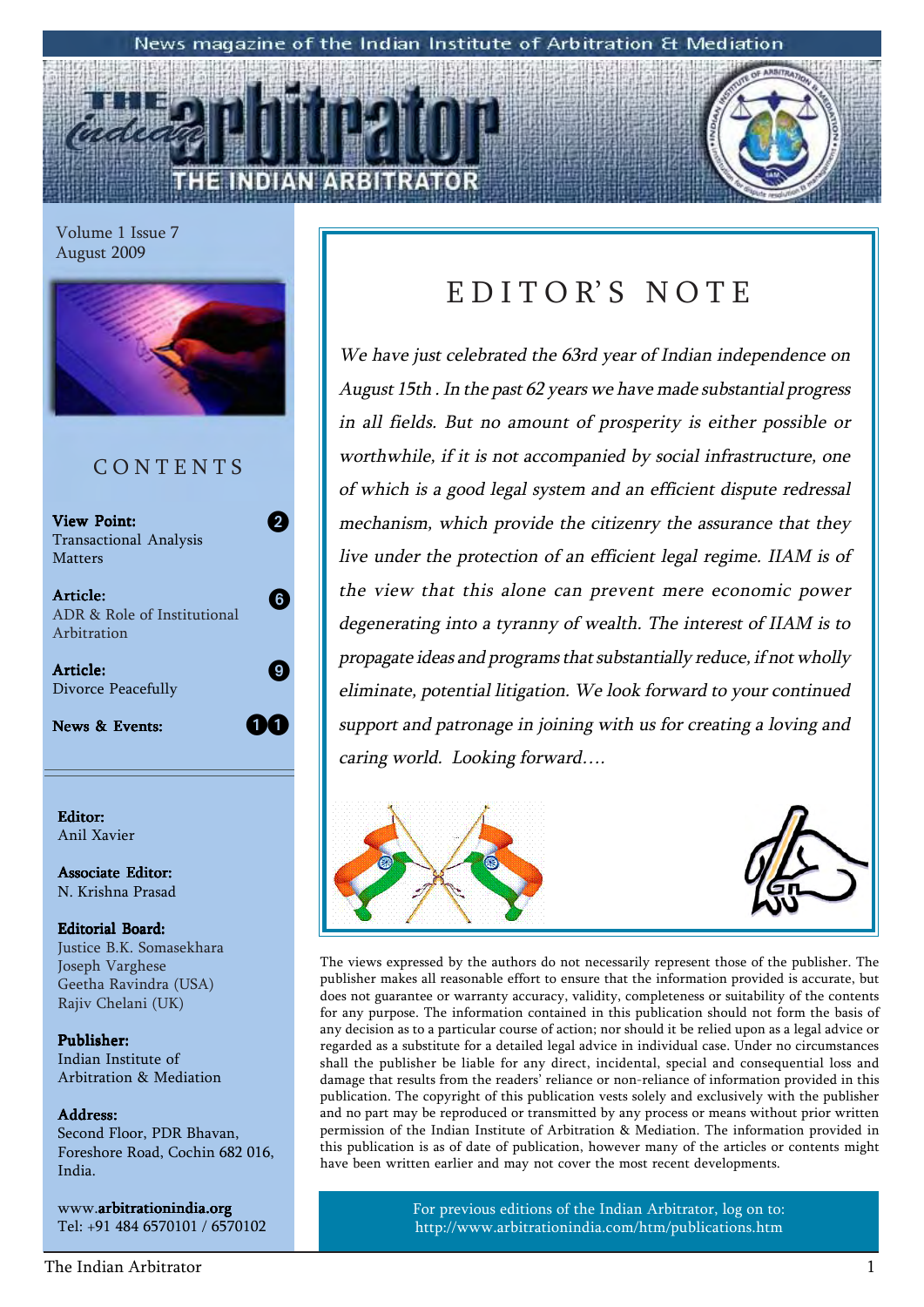

# "Transactional Analysis Matters" The Potential Application of 'Transactional Analysis' to Mediation

: TONY WHATLING

**T**ransactional Analysis,  $(TA)$ , is a theory of personality, a theory of communication and of effective and noneffective communications, (or transactions), between people.

It can enable people to analyse and understand interpersonal communications and has potential for use particularly where differences occur between people in situations of close interdependent relationship, for example within families - what Eric Berne referred to

as situations of 'Social Intercourse,' [ëGames People Playí The Psychology of Human Relationships, 1964].

Originally I had taught TA in a counselling context within a social work course and more recently as a trainer in the field of management training, particularly in relation to helping managers improve performance and manage effective interpersonal communication in the work place. However it had been clear to me for some time that it also had a potentially important contribution to make to mediation, hence I started offering it as a CPD workshop.

It can be said that mediation is essentially about facilitating

constructive problem solving conversations between people in dispute. The skilled mediator works to move people from a conflict discourse, typically characterised by win-lose 'naming', 'blaming', 'claiming', and 'positional' led accusations, towards 'needs-led', win-win communications.

The first part of this joint effort then is for me to describe a brief over-view of the basic theory so as to set the basis for how it might be applied to mediation.

#### Ego States - A theory of personality.

Eric Berne proposed the classification of individual personality into three 'sub-personalities' or 'EGO STATES'. He defined the ego state as 'a system of feelings accompanied by a related set of behaviour patterns' [Byrne 1964 Ch.1].

He named these sub-personalities as our Parent Adult and Child ego states. These ego states are not related to

our chronological age or maturity but simply ways our mind operates at different times; hence the ego-state is written with a capital letter. In other words the 'Child' means a state of mind not a young person - to say that someone is 'in their Child egostate' is not to mean that they are being 'childish' in behaviour.

Children can have a well-developed 'Adult' and equally, grown-ups can have a very weak 'Parent' ego state. According to Byrne, we all operate in one or other of these states all of the time. It was once usefully described to me as being somewhat like our own personal computer, we each have three discs playing in our heads all of the time, with the playing needle moving from one to the other

disc according to the people we are with and our mood at the time.

#### The Three Ego States:

**The Parent** - is what Berne described as a 'taught' state i.e. it represents behaviours, thoughts and feelings copied from our parents or other parent figures influential in our childhood.

The skilled mediator works to move people from a conflict discourse, typically characterised by win-lose 'naming', ' blaming', 'claiming', and 'positional' led accusations, towards 'needs-led', win-win communications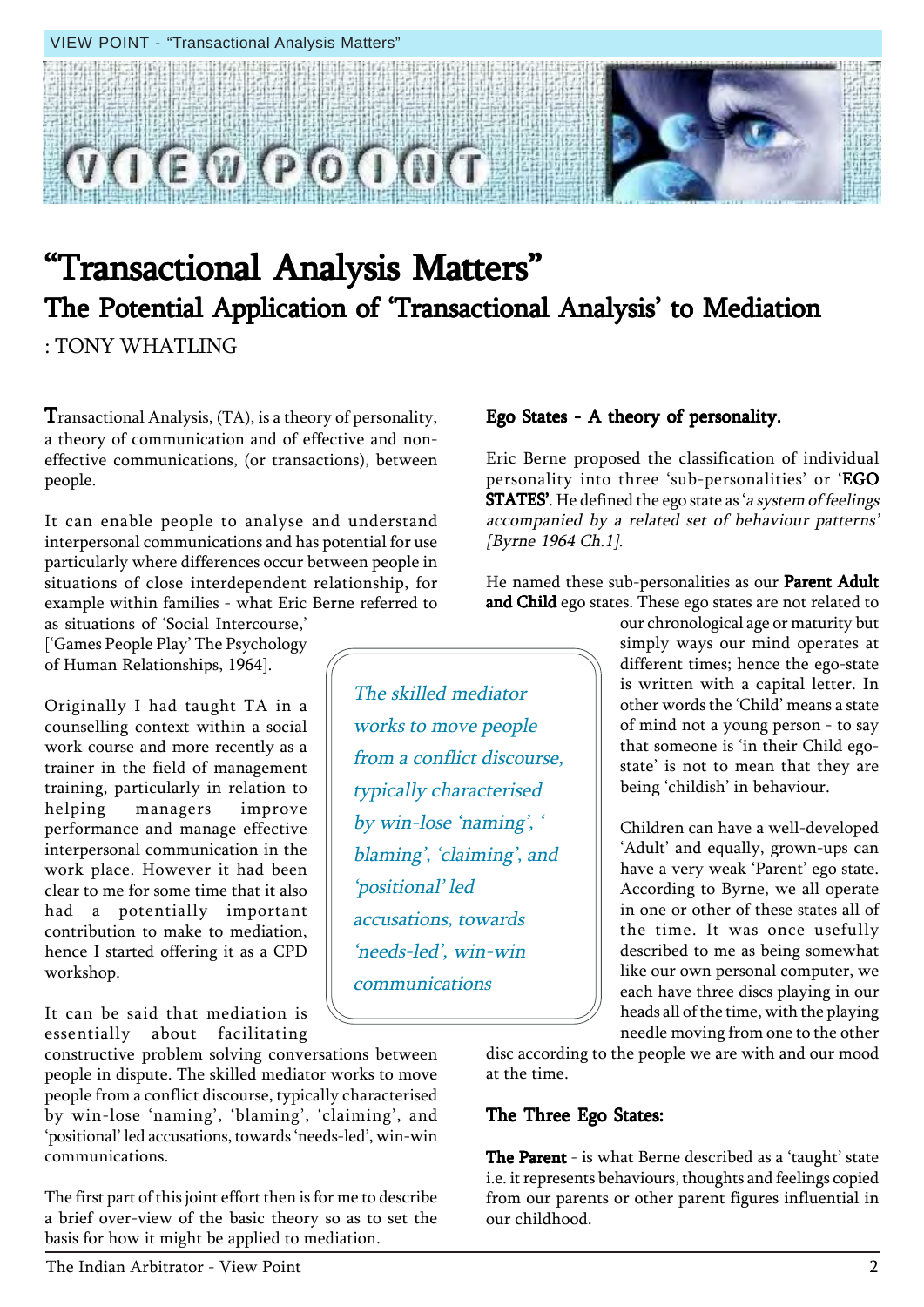The Parent ego-state sets limits - disciplines - judges criticises - advises - guides - protects - nurtures and keeps traditions. It sets rules, or do's and don'ts, about how life should be. Its language can easily be recognised as it consists of such imperatives as 'should - shouldn't ought-to - ought-not - always - never - don't - good bad - right - wrong - and stop that at once' etc.

A person can have developed a Parent ego-state from the chronological age of two or three.

The Adult - described as our 'thought' state, refers to behaviours, thoughts and feelings that are direct responses to the 'here-and-now', whereby we work things out by looking at the facts before making decisions on action. The Adult state is largely unemotional; it is concerned with the what? How? Who? Where? When? - of the best ways to solve problems from a range of perspectives. The Adult determines best alternatives and estimates probabilities by gathering data from the external world, comparing it with internal messages

from what the Child wants, what the Parent says, and compared against the Adults stored data on past decisions.

A person can have an Adult ego state from the age of two or three.

The Child - is described as our 'felt' state, i.e. our thoughts and feelings replayed from childhood, how we were as very young children. Someone in their

Child ego-state will be fun loving - energetic - compliant - polite - creative - rebellious - seductive - intuitive stubborn.

The states of Parent Adult and Child are usually abbreviated as PAC and presented as a 'first-order functional diagram of ego states' - i.e. the easiest way of describing them:



At a second level of analysis the ego states are divided further as follows:

Parent - a distinction is made between the CRITICAL PARENT [CP], sometimes referred to as 'controlling Parent'], and the **NURTURING PARENT** [NP].

The 'Critical Parent' - sets limits, disciplines, makes rules, judges and makes universal value statements that are frequently based on personal prejudices.

A typical mediation example might be a mother who responds to a fathers attempts to discuss renewing contact by saying 'it's your own fault that the children hate you for abandoning us in favour of your new partner, they tell me they never want to see you again and it's no more than you deserve'.

The Critical Parent can be sub-divided yet again into the 'Positive Critical Parent', who can be said to make rules so as to protect, or the 'Negative Critical Parent' who oppresses or suppresses.

So a PCP mother in mediation might say 'I want the

The Parent ego-state sets limits disciplines - judges - criticises advises - guides - protects - nurtures and keeps traditions. It sets rules, or do's and don'ts, about how life should be.

children to be able to see you but you will have to be reliable, it is too upsetting for them when they are ready and waiting at the window for hours and you donít turn up. A NCP however might say 'As far as I am concerned you having an affair with my best friend just proves you to be completely amoral and therefore I will never trust you to care for the children unless contact takes place in family home when I am there.

The 'Nurturing Parent' - takes care of, looks after, protects and loves.

Again however whilst this would describe a 'Positive Nurturing parent', a 'Negative Nurturing Parent' would smother, over indulge, stifle and over-nurture.

**Child** - The child ego stage, which is very much in touch with its body, its feelings and emotions has two main facets, each of which can again be sub-divided:

The 'free', (or natural) Child is loving, spontaneous, carefree, fun loving, adventurous, curious, trusting and joyful. It can be quickly either very angry or happy and delighted. It is often referred to as the 'Little Professor', in that it 'knows' intuitively if people are trustworthy, (i.e. that when the parent left, they did come back again). It also asks questions such as what makes the sun rise and go away, or what are clouds made of? The little professor develops into an Adult but retains a quality of intuition and creativity.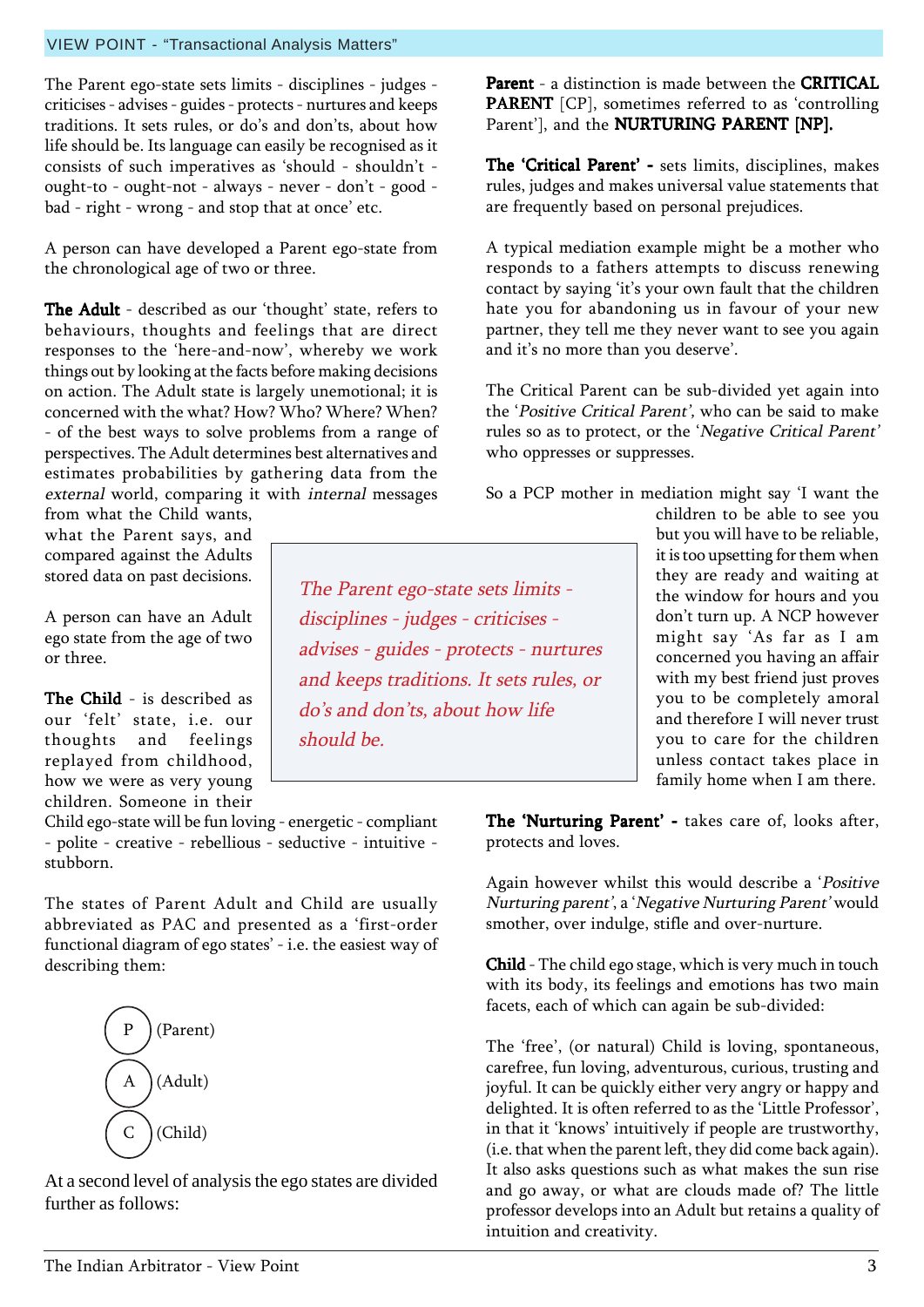#### VIEW POINT - "Transactional Analysis Matters"

The Child is often sub-divided again into 'The Adapted Child' and the 'Rebellious Child'

**The Adapted Child** - this represents the way in which the Child learned to get what are known as 'Strokes' from others; especially from Critical Parents. It is essentially compliant, responds to the expectations of authority figures so as to attract positive attention and reward. Some children learn that it pays to be stupid, confused, not to cry, always to say please and thank-you, not out of gratitude but out of fear.

The Rebellious Child - this one has learned that the only way to get attention is by producing an angry response, so the Child procrastinates, always arrives late, forgets things. A mediation context example of the RC might be the parent who persistently arrives late for the contact pick up and fails to bring the children home at the agreed time.

The Adult - The Adult is not usually sub-divided but is understood as any response to a here-and-now situation that utilises all our grown up resources.

| <b>Ego State</b>       | Typical words/<br>phrases                                                      | Typical actions/<br>behaviour                                                    | <b>Typical attitudes</b>                                                                |
|------------------------|--------------------------------------------------------------------------------|----------------------------------------------------------------------------------|-----------------------------------------------------------------------------------------|
| <b>CRITICAL PARENT</b> | 'Should' 'Ought'<br>'Disgraceful' 'Always'<br>'Never'                          | Finger wagging/pointing<br>Frowning                                              | Judgmental<br>Condescending<br>Putting-down                                             |
| NURTURING PARENT       | 'Let me help' 'Well<br>done' 'Take care how<br>you go"                         | <b>Smiling Listening</b><br>Attending Pat on the<br>back                         | <b>Caring Permitting</b><br>Supporting                                                  |
| <b>ADULT</b>           | What? How?<br>Who? Where? When?                                                | Relaxed Attentive                                                                | Open-minded<br>Investigative Interested                                                 |
| <b>ADAPTED CHILD</b>   | 'Please can I?' 'I'll try'<br>'What should I do?' 'I'm<br>ever so sorry'       | Looks down Thumb-<br>sucking Sad, Quiet                                          | Agreeing with Asking<br>permission Over<br>compliance Helplessness                      |
| REBELLIOUS CHILD       | 'It's not fair' 'In a<br>minute' 'I didn't say/do<br>that' 'I didn't hear you' | Whining Frowning<br><b>Inattentive Defiant</b><br>Complaining<br>Procrastinating | Surliness Put-upon<br>'People never give me<br>enough time' Malicious<br>Scoring points |
| <b>FREE CHILD</b>      | 'I want' 'It's wicked"<br>'Let's play' 'To the<br>woods'                       | Laughing Shouting<br>Anger Joy Uninhibited<br>Energetic                          | Fun-loving Spontaneous                                                                  |
| LITTLE PROFESSOR       | 'Why do ?' 'Wow!'<br>'What is that for?'                                       | Wide-eyed. Pointing.<br>Investigating                                            | Curiosity. Jumping about.<br>Questioning everything                                     |

Some typical words, behaviours and attitudes then that characterise these ego states are:

Mediators will doubtless recognise examples of these words, behaviours and attitudes from practice experience!

#### So how can we apply this knowledge as mediators?

The early stages of the joint mediation, tend to be characterised by two-way critical parent transactions, as each parent blames and counter blames the other for the predicament they find themselves unable to resolve. Whilst such exchanges are not very productive, they are described as 'complimentary transactions' i.e. they are on the same mutual level of exchange i.e. usually CP to CP. However, any attempt by one party to propose an Adult solution to the problem at this stage is typically blocked by what is called a 'cross-transaction' by the other. As an example of an Adult transaction a mother might say to a father, [Transaction stimulus 1], 'O.K. then, if you are saying that picking the kids on Saturday mid-day makes the weekend too short, and I have trouble calming them down for bed when you bring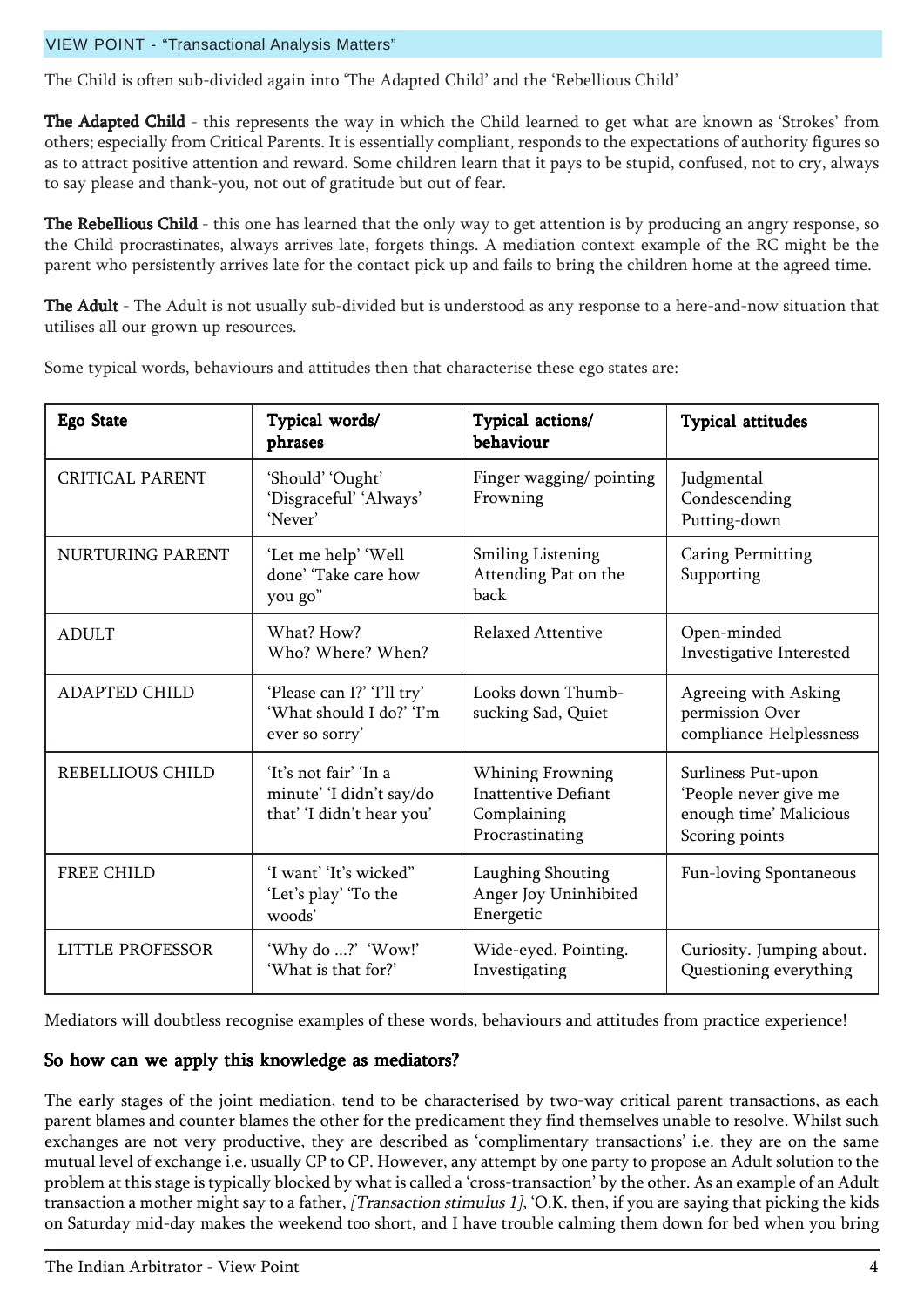#### VIEW POINT - "Transactional Analysis Matters"

them back at 9pm on Sunday, how about if you pick them up directly from school on Friday and bring them back by tea time Sunday? An effective Adult response from the father might be [Transaction response 2], 'OK, but given what time I can get away from the office and how far it is to drive, I would worry about being at the school on time, so how do you feel about me collecting them from you at home? If the mother chose to respond with something like [transaction response 3], 'OK I guess I could do that and it would also have the benefit of them being able to change out of their school clothes before you arrive', we would have an example of three 'parallel transactions' i.e. effective problem solving Adult -Adult communications. However, the father might respond to the  $\int$ stimulus 1 $\int$ transaction by saying something like, 'oh yes I can see what you are scheming at, that would mean you get to spend yet another night at the pub with your toy boy without worrying about the kids, I'm not being used by you as a cheap baby sitter', no way'. In this case we now have what is at the root of most miss-communications a 'crossed transaction' *i.e.* 



whereby M's stimulus  $[M1]$  attempt to engage F by sending an Adult-to-Adult communication has brought a [F2] response from his Parent to her Child. The most likely consequence is a that she will respond with a further crossed transaction response, for example from her RC to his CP with something like 'Ok if that's the way you want to play it you can look after the kids full time and I will see them only if and when it suits me, see how you like it'.

Anyone who understands and uses TA will know that the best way for the mother to counteract his crossed response is to follow through with another Adult response, in the hope of pulling the father back into a parallel transaction. This strategy rarely works first time but by refusing to slip into the cross transactions tango, it makes it increasingly hard for the other to keep up the negative game.

In the heat of the above example of a mediation dispute the mother might understandably find this difficult to

do. However, what hopefully happens next is that the mediator intervenes by initiating an Adult-Adult invitation. For example with something like 'sounds like you are both still wanting to get things right for the kids as parents but understandably its hard because you both still sound angry with each other as husband and wife, so how can you bring the kids back into focus here again and try to find a way to give them what they need, as well as give each of you a break sometimes. How about if I write up on the flip chart as many options as we can all think of, then we can play around with each idea in turn and check out the advantages and disadvantages for each of you and the kids'?

What we can also see here is that the mediators proposal not only contains the essential Adult - Adult quality of using the what? how? who? where? when? of problemsolving techniques, but also introduces an element of the positive NP, [in reminding them of the best interests of the children]. It also brings an element of the 'little professor - intuitive and creative Child' by introducing the flip chart with the notion of 'playing' with ideas.

A common misunderstanding of the theory of TA is that somehow Parent and Child states are bad and Adult is good. In reality, with human conflict in particular, a healthy mixture of Positive Nurturing Parent when combined with Adult plus Creative Child is the basis of the most constructive solutions.

Finally then it can be seen from the above that mediators can use this theory in understanding how different levels of transaction can be expected to occur at different stages in the mediation process. In stages 1-3 of the process, [Engaging, Identifying and Exploring the Issues], crossed transactions are normal and to be expected. However the transition to stages 4 and 5, [Option Development and Agreement], is unlikely to be productive unless the mediator initiates, models and encourages the move to complimentary transactions.

I hope that these ideas go some way to explaining the potential for applying the theory of TA to mediation, at least at a conceptual and understanding level. Lorraine's paper will help take this basis of understanding a stage further by proposing how potentially it could be applied more directly in practice.

(Author: Tony Whatling is a professional Mediator - Trainer - Professional Practice Consultant. TW Training Works' & 'Key Mediation Training & Consultancy')

The stupid neither forgive nor forget; the naive forgive and forget; the wise forgive but do not forget. ~Thomas Szasz~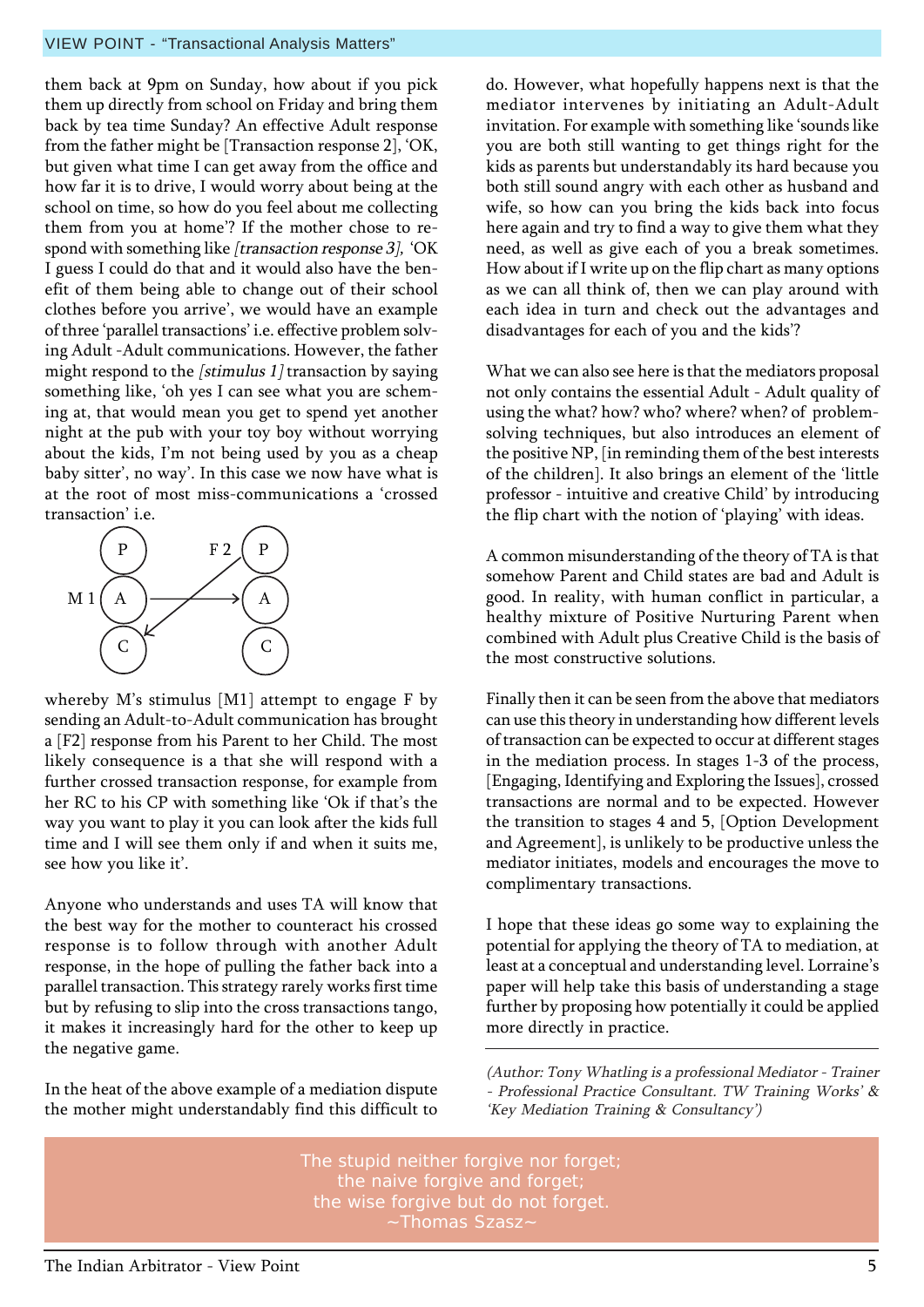

### ADR & Role of Institutional Arbitration : K.L. VARGHESE

The immediate remedy seems to be resort to institutional arbitration. Institution should be requested to take up the job and courts should establish a view that the institutional arbitration forums who are well equipped and have well built mechanism and sufficient infrastructure with panel of arbitration from different subjects, should be asked to take up the task on short notice, bring the parties to the table, conduct adjudication process in an atmosphere of confidence, by competent persons of their choice from different fields who have proven ability, expertise and integrity so that at the end justice can be dispensed in a cost effective manner within the shortest time possible.

Towards the end of 1980's when cases pending in different courts of India crossed twenty five million and the need to get away from the traditional conception that court is the only place to settle disputes was severely felt, the Government of India constituted *Justice* Malimath Committee, which on the recommendations of the Chief Justices' Conference, made a number of recommendations in its Report submitted in 1990. In the meanwhile, the Law Commission of India had also submitted as many as 16 Reports containing recommendations on various aspects of the frightful problem of mounting arrears of cases in courts in India. It was widely acknowledged that irrespective of the number of courts that might be constituted and the number of judges that could be appointed, our justice system was not capable to take the entire litigation load. With a view to reducing the pressure on courts, as also to offering dispute resolution by bodies well informed in the areas falling in their respective jurisdictions, the Constitution made provision for the establishment of administrative tribunals at both the Central and State levels. The Justice Malimath Committee as also the Law Commission recommended a number of alternative modes such as ëarbitration, conciliation and mediation for dispute-resolution'.

On 4 December 1993, a meeting of the Chief Ministers and Chief Justices was held under the chairmanship of the Prime Minister of India to evolve a strategy for dealing with the congestion of cases in courts and other forums. The meeting adopted a resolution that sets forth ways and means to deal with the arrears problem as expeditiously as possible. While dealing with the arrears of cases in courts and tribunals, the resolution also recommended that a number of disputes could be led to settlement by alternative means such as arbitration, mediation and negotiation. The resolution further emphasized the desirability of disputants taking advantage of Alternative Dispute Resolution (ADR) which provided procedural flexibility, saved valuable time and money and avoided the stress of a conventional trial. ADR is seen as part of a system designed to meet the needs of consumers of justice, especially in the context of recent reforms in the economic sector.

Of course, ADR has been in vogue in India in the last one decade. However, it is only a fact that there has been no desired effort to arrest the mounting litigation loaded in courts because of poor application of this device or mechanism to resolve the disputes in order to reduce the litigation load; for what reason is yet to be explored.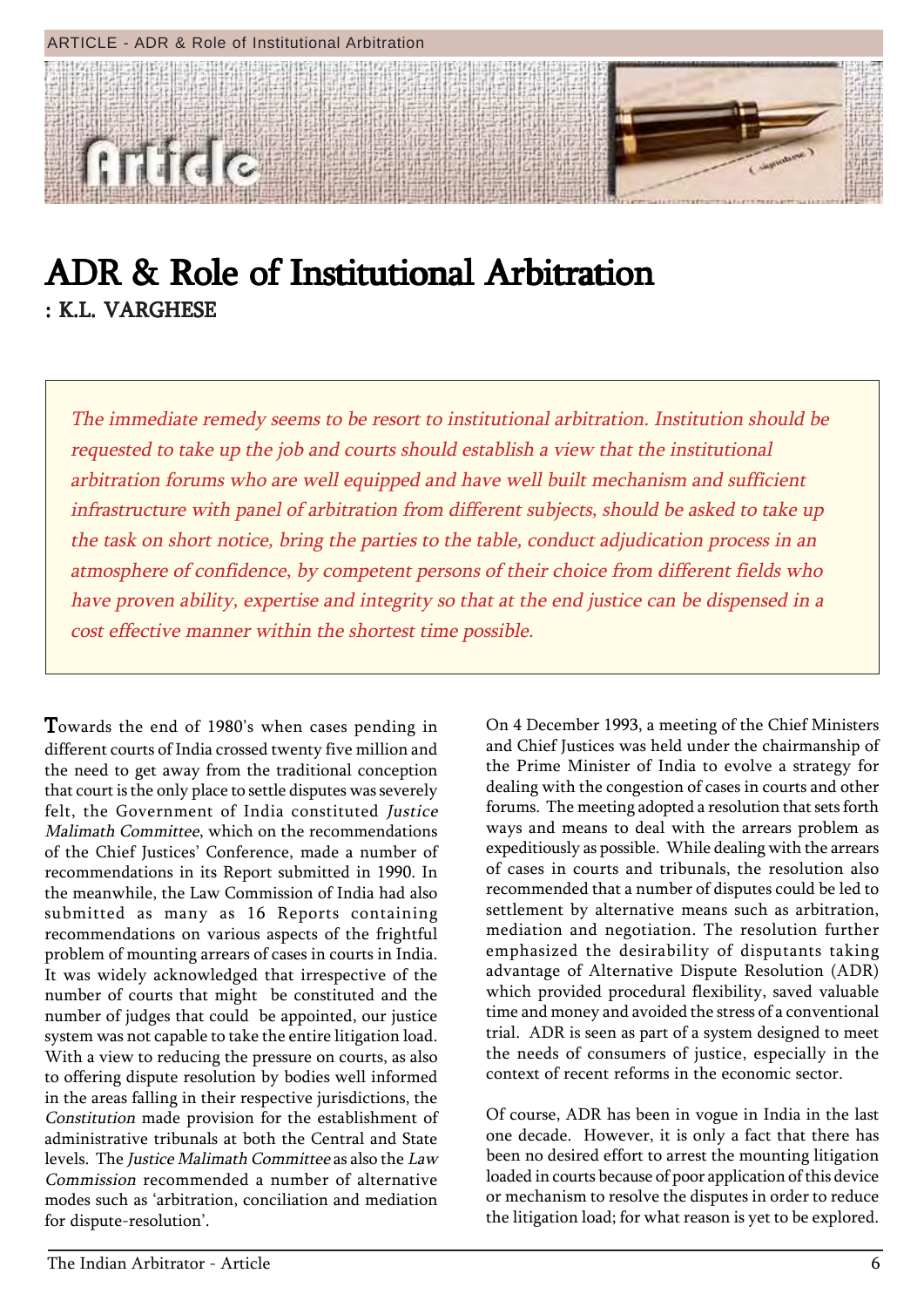This assumes significance when in other countries especially in America they have gone far ahead of us and even constituted DRBs (Dispute Review Boards). When ADR through arbitration and mediation is used for resolving disputes which have already arisen, DRB is constituted which has more of its application for preventing disputes particularly in construction industry. DRB visits the job site regularly during construction and is kept advised of progress, recommend settlement soon after the difference of opinion prop up before they transform into confrontation or litigation.

A glance through the reported case law in India may give an impression that even when courts in India encourage arbitration as an easy, less time consuming and inexpensive mechanism to resolve the disputes and controversies, still draws a line between the resolution of litigations by conventional civil proceedings in courts and by the arbitration. In that process, instead of promoting and encouraging litigants to resolve their disputes through arbitration, many a time there is a microscopic search and scanning to rule out arbitration, if possible. No wonder, even after introduction of Section 89 in the statute book, courts in India have not been able to make use of the mechanism effectively. Why this hesitation?  $-$  Who will answer?

CPC (Amendment) Act, 1999 by virtue of Clause 7 provided for settlement of disputes outside the court based on the recommendations made by Law Commission of India and Malimath Committee. The latter even recommended to make it obligatory for the court to refer the dispute, after issues are framed, for settlement either by way of arbitration, conciliation, mediation, judicial settlement or through Lok Adalat; however, making clear that when the parties fail to get their disputes settled through any of the alternate dispute resolution method that the suit could proceed further.

By the Amendment Act of 1999, when alternative modes of disputes redressal were reintroduced, the Statement of Objects and Reasons appended to the Bill made clear that with a view to implement the 129<sup>th</sup> Report of the Law Commission of India and to make conciliation scheme effective, it was proposed to make it obligatory for the court to refer the dispute after the issues are framed for settlement either by way of arbitration, conciliation, mediation, judicial settlement or through Lok Adalat. Obviously, it must be with the good intention of helping the litigant to settle his dispute outside the court instead of going through the web of rules and elaborate process in court trial. On institution of the suit if the court feels that there exists element of settlement which may be acceptable to the parties, it may refer them to any of the forums mentioned above at any stage of the proceedings. To that end, the statute

has introduced Order X by the Amendment Act, 1999. Rule 1A provides that after recording the admissions and denials, the court shall direct the parties to the suit to opt either mode of the settlement outside the court as specified in sub-section (1) of section 89 i.e. arbitration, conciliation, judicial settlement including settlement through Lok Adalath or mediation. On the option of the parties, the court shall fix the date of appearance before such forum or authority as may be opted by the parties. Though not expressly stated the right of the parties to request the Court to exercise its power under this provision cannot be ruled out. Where the suit is referred under rule 1A, it is obligatory on the parties to appear before such forum or authority for conciliation of the suit. If, however, for any reason the presiding officer of conciliation forum or authority is satisfied that it would not be proper in the interest of justice to proceed with the matter, under Rule 1C it shall refer the matter again back to the court and direct the parties to appear before the court on the date fixed by it. Thus, sufficient safeguards have been provided in the statute to keep safe the interests of the parties even if the mechanism of ADR is found abortive.

The Hon'ble Supreme Court in Salem Advocate Bar Association, Tamil Nadu, v. Union of India (AIR 2003 SC 189) has taken note of the introduction of section 89 of CPC. The court opined, "It is quite obvious that the reason why Section 89 has been inserted is to try and see that all the cases which are filled in Court need not necessarily be decided by the Court itself. Keeping in mind the laws delays and the limited number of Judges, which are available, it has now become imperative that resort should be had to Alternative Dispute Resolution Mechanism with a view to bring to an end litigation between the parties at an early date. The Alternative Dispute Resolution (ADR) Mechanism as contemplated by Section 89 is arbitration or conciliation or judicial settlement including settlement through Lok Adalat or mediation. Sub-section (2) of section 89 refers to different acts in relation to arbitration, conciliation or settlement through Lok Adalat, but with regard to mediation Section 89(2)(d) provides that the parties shall follow the procedure as may be prescribed. Section 89(2)(d), therefore, contemplates appropriate rules being framed with regard to mediation."

In para 10 of the decision in the apex court has noted, "In certain countries of the world where ADR has been successful to the extent that over 90 per cent of the cases are settled out of Court, there is a requirement that the parties to the suit must indicate the form of ADR which they would like to resort to during the pendency of the trial of the suit." The court has also observed that even though arbitration or conciliation has been in place as a mode for settling the disputes, that has not really reduced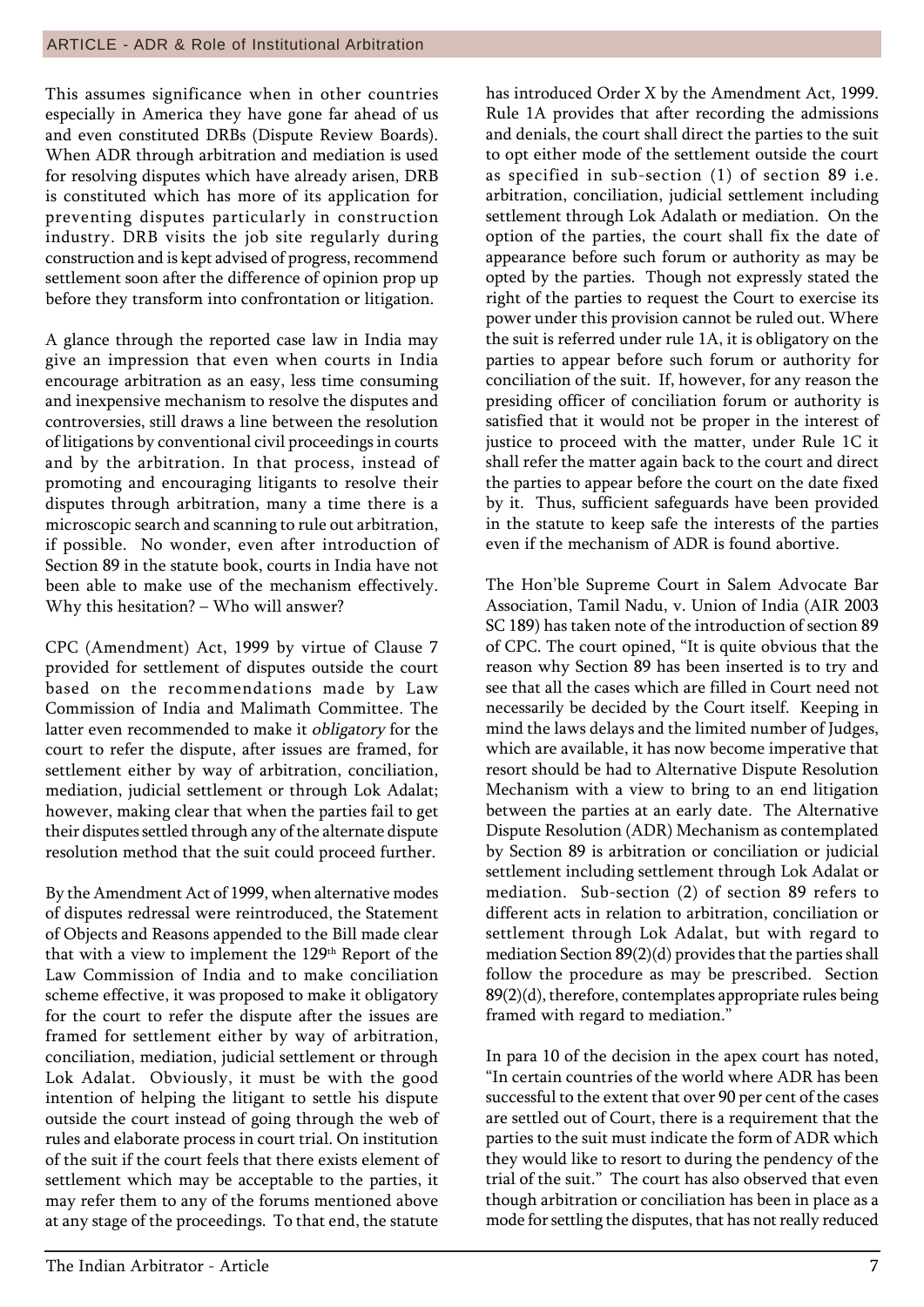the burden on the Courts in India and therefore modalities have to be formulated for the manner in which Section 89 and, of that matter, the other provisions which have been introduced by way of amendments, may have to be in operation. Interestingly, all counsel appearing in the cases agreed that it will be appropriate if a Committee is constituted so as to ensure that the amendments made become effective and result in quicker dispensation of justice. To that end, the Supreme Court constituted a Committee also. How far the Committee could act or achieve, is yet to come out.

Honíble Mr. Justice S.K. Agarwal, Judge, Delhi High Court, New Delhi, in his article, "Arbitration": an Option to Resolve under Section 89 of the Code of Civil Procedure" has himself asked the question "how would "arbitration", as a mode of dispute resolution would work in the context of S.89 of the Code? Learned Judge says, ìNo doubt, arbitration as the mode for settlement of disputes between the parties had been a tradition in this country, having a social purpose. Yet the mindset of average litigant is not attuned to opt for arbitration. The arbitration has an image synonymous with obstructions, astronomical costs and delays. The procedure is tedious and many times it takes years for final resolution of disputes. Once the person gets into it, he finds it difficult to come out of it. He gets exhausted financially and physically.î How far this view is correct is a matter of debate. The author has also made few suggestions to be adopted so that the concept of arbitration which could be acceptable to the litigant public. They include preparation of panel of fully qualified persons of known integrity from the fields of law, engineering and medicines etc., ensuring party's freedom to select the persons of his choice from such panel, fixing the time limit to decide the matter in dispute, fixing venues with adequate infrastructure for conducting arbitration, reposing faith and confidence in the parties, attractive financial package to be offered to the arbitrators, cautioning the parties that one of the factors for awarding costs at the end of the trial in civil courts may be unjust refusal of the parties to opt for arbitration for

resolution of the dispute. Article ends thus, "To ensure that the laudable object of S. 89 of the Code is achieved it is necessary that remedial steps are taken, to make arbitration "cost effective", "expeditious" and "simpler", to be accepted as the alternative dispute resolution methods for resolution of disputes. There is an urgent need for the same."

The question remains, who will bell the cat and how? The immediate remedy seems to be resort to institutional arbitration. Institution should be requested to take up the job and courts should establish a view that the institutional arbitration forums who are well equipped and have well built mechanism and sufficient infrastructure with panel of arbitration from different subjects, should be asked to take up the task on short notice, bring the parties to the table, conduct adjudication process in an atmosphere of confidence, by competent persons of their choice from different fields who have proven ability, expertise and integrity so that at the end justice can be dispensed in a cost effective manner within the shortest time possible. There are number of institutions conducting arbitration like IIAM, ICA, ICADR etc. IIAM with its Head Quarters at Bangalore is advised by eminent personalities like Mr. Justice M.N. Venkatachalaiah, former Chief Justice of India and the empanelled arbitrators include eminent and well informed personalities like Mr. V.S. Malimath, former Chief Justice, along with former judges of various High Courts and senior advocates, Consulting advisers on banking, journalists, medical practitioners, retired Chief Engineers and social workers in its key positions and number of eminent persons to take up the assignment of arbitration, mediation and conciliation. It is high time that the service of such institutions be availed without further delay rather than keeping S. 89 in CPC remain static, any more as if ornamental to the statute book.

(Author: K.L. Varghese is an Advocate practising in the High Court of Kerala, India)

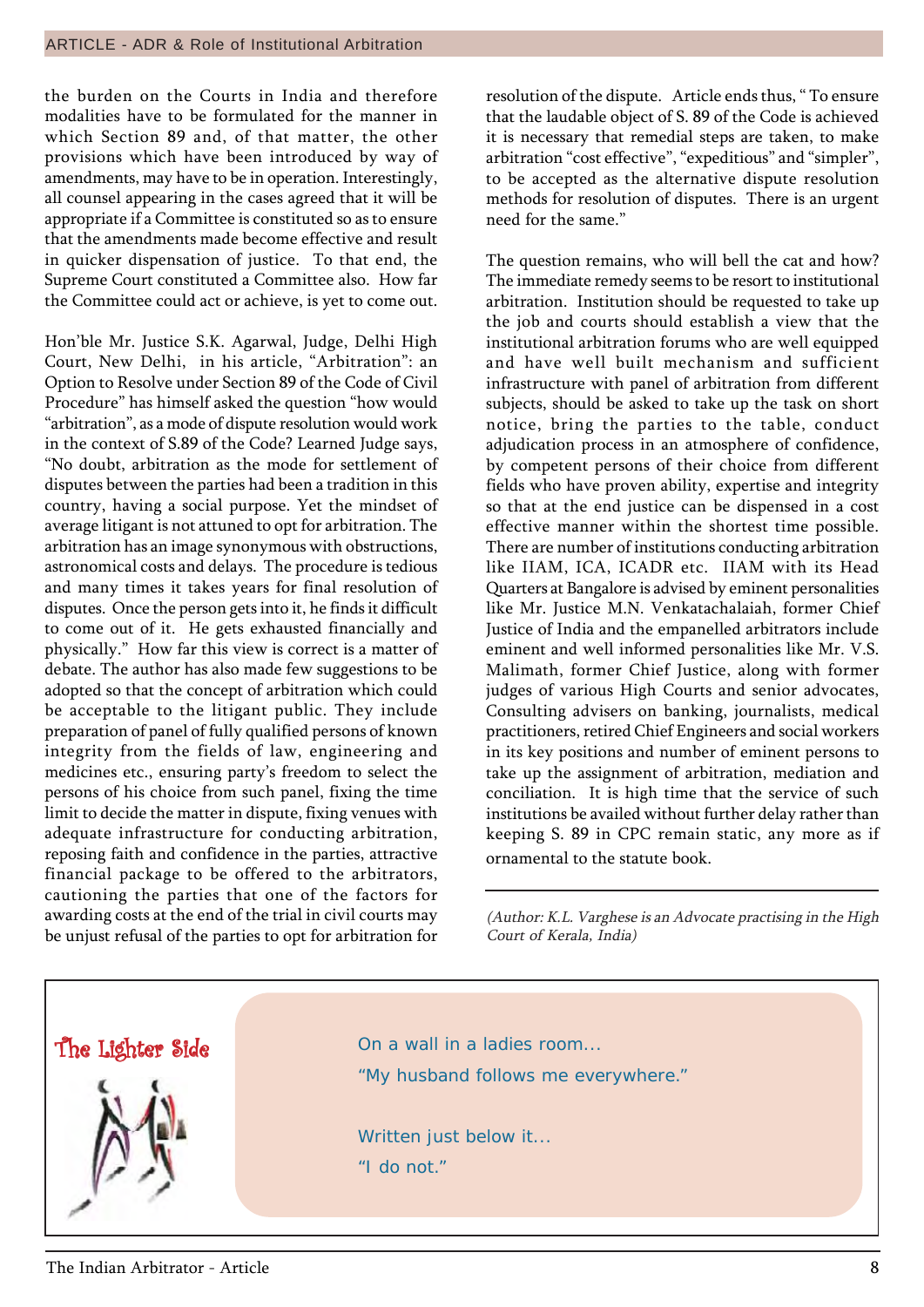

### Divorce Peacefully : RORY COLTON GODOWSKY

Article

When I first became a family lawyer, almost thirty years ago, the goal of many spouses was to fight until someone became so exhausted from the struggle that they gave in to the other person or allowed a judge to make a decision, leaving both parties lacking what they really wanted. Unfortunately, the system at that time

did not encourage people to take control of their own destiny. Divorce was synonymous with war and no one came out feeling victorious. Litigation did not create a resolution and often the real victims were the children, the very people both parties were trying to protect.

Today, however, there are options to duking it out when a marriage is dissolving. The process known as mediation allows parties to work with a third party who is a neutral to sort out the details involved in the finalization of the matters. In this setting, the parties are able to explain to the mediator and the other party what their goals are and how they would like to proceed to work out the issues.

Mediation got started in the late 70's as a way to work out disputes and still maintain a relationship with the other party. Basically, any matter that is in dispute can be mediated in order to resolve the issues. The increasing trend in mediation is a combined result of people wanting to avoid the costs of litigation and the concern about maintaining an ongoing relationship. It should be noted that in most conflicts, the savings in using mediation as a remedy is not just money. People are able to work through their disputes and still maintain a relationship with the other party.

When the parties decide that they would like to pursue mediation there is an initial meeting scheduled. At that time the parties and the mediator have an informal discussion about the issues, and what, if anything, the parties have already agreed upon. After that initial meeting the parties fill out paperwork regarding their

Most people who have been through the process are pleased because of the relationship they have been able to retain, and, in many instances, develop with their former spouse.

assets, debts, and income information for the next session.

There are a series of sessions held until all issues are resolved. Once the parties have finalized all matters, the mediator will prepare an agreement that becomes a contract between the parties. Most people who have been through the process are pleased because of the relationship they have been able to retain, and, in many instances, develop with their former spouse.

The mediator at all times remains a neutral party. In this capacity the mediator cannot give legal advice to either spouse. The mediator can, however, help the parties figure out options that would be

beneficial in the agreement and guide them through the process, as well as helping them to learn to communicate about their differences rather than argue.

Although divorce mediation seems like a new process it is becoming more and more popular throughout the country. Most people prefer to resolve their differences amicably, despite what they may feel initially and are happy to be able to control the outcome of their future.

Mediation is a confidential process and nothing that is said at mediation can be used in a court proceeding.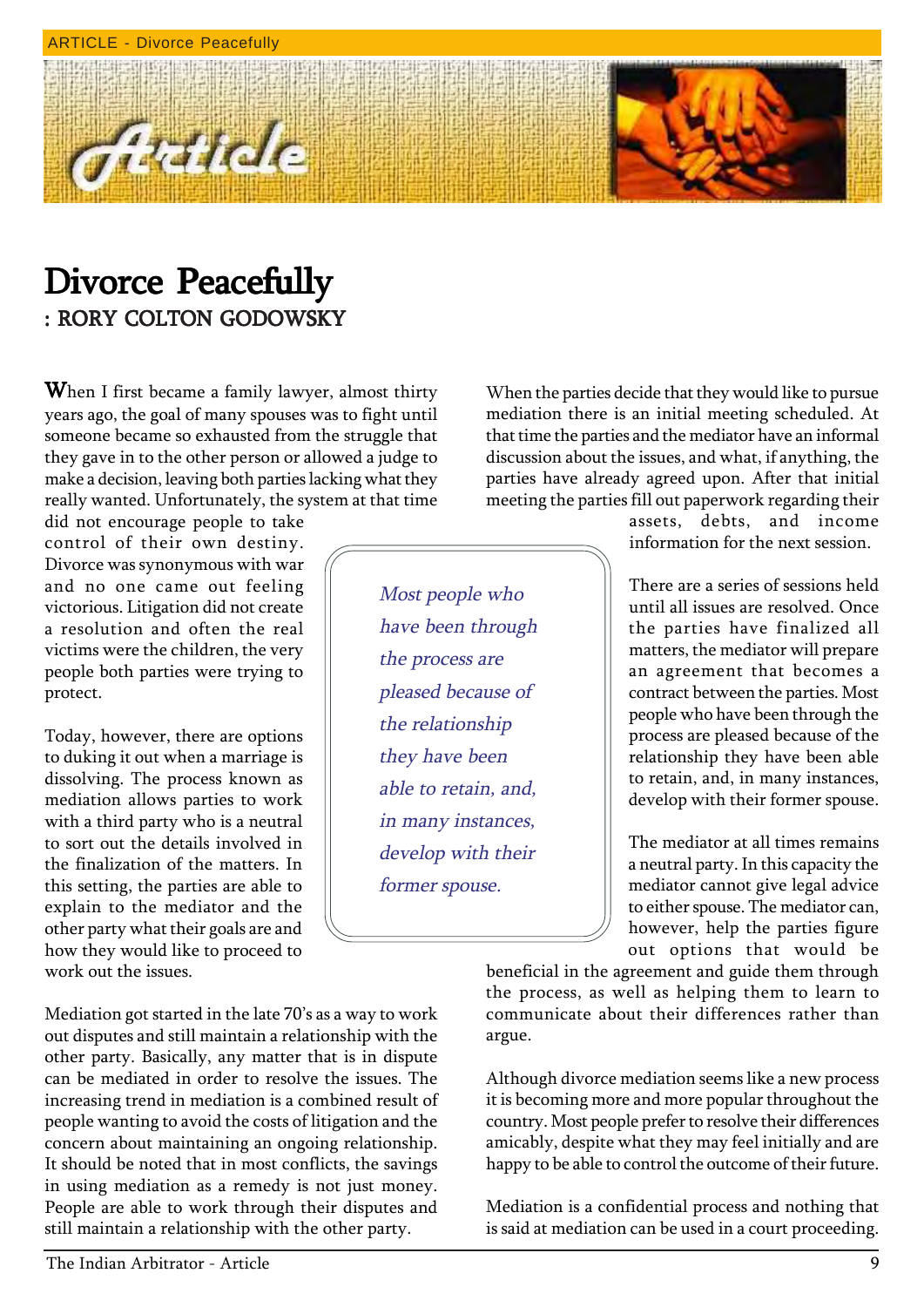#### ARTICLE - Divorce Peacefully

The mediator cannot be called to court as a witness and generally will not speak to one spouse without the other spouse's knowledge. There are some instances, however, where the parties will be in two different rooms and the mediator will go back and forth to discuss the partyís position. This may be at the request of one of the parties, or the premise of the mediator that an agreement will be more likely if the parties are in separate rooms.

(Author: Rory Godowsky has been practicing law in Delaware for almost 30 years. She is a graduate of Widener University School of Law and has been in private practice with an emphasis on Family Law and Personal Injury)

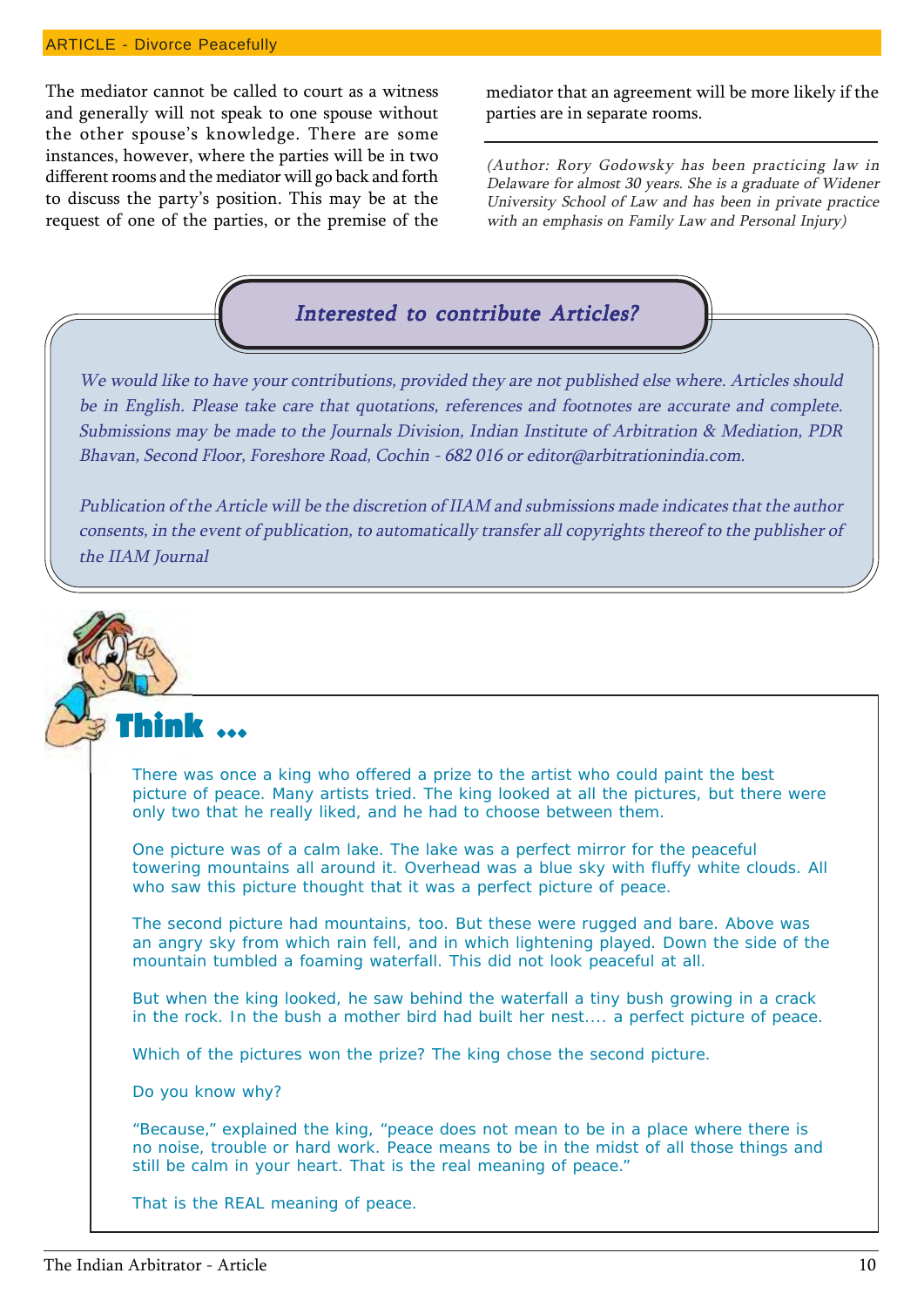# ews & Events



## Mediation Project during fiscal crisis

With a worldwide fiscal crisis in full swing and many New Yorkers more stressed than usual over lost jobs, pay cuts, and dwindling assets, the last thing the community needs is the additional expense and acrimony of a lawsuit especially when both can often be avoided. To this end, the Association of the Bar of the City of New York (NYC Bar), established the "Co-op and Condo Mediation Project," a program designed to help shareholders, managing agents, boards of directors, and others settle residential disputes without drag-down, drawn-out court hearings. The service is available in situations where all parties to a dispute are prepared to seek mediation.

### China's Supreme People's Court encourages mediation

Chinaís Supreme Peopleís Court issued a new regulation to encourage parties involved in conflicts to mediate for resolution. The regulation is in response to a rapid increase in lawsuits during the past two years. It clarifies transitional procedures for parties to cease actions in the people's courts and turn instead to industrial or community mediation.

The move is an attempt to bring social organizations into play at an action's early stage to ease public discontent and prevent aggravation of resentment and tension. It is in accord with the new objective of a harmonious society outlined by the Communist Party of China and the government.

### Woman hit, bit Court Mediator

After a session of marital mediation in the district court's family division at Portsmouth, Elizabeth Loveday of Perkins Ave, Hampton, threatened to kill her estranged mate, then hit and bit the mediator. According to the Police, Loveday was exiting a courthouse meeting room when she shouted to her ex, "I will kill you." Shortly after, in a courthouse hallway, Loveday swung at, struck, then bit the mediator on her forearm.

The incident was captured on the court's video surveillance system. She is charged with two counts of simple assault, a criminal threatening charge and a count of violating a protective order.

### WIPO to open Arbitration & Mediation Centre in Singapore

Singapore and WIPO signed an agreement to pave the way for the setting up of the Singapore Office of the WIPO Arbitration and Mediation Centre. As the only WIPO centre in the region, the Singapore office will also provide training and advice on procedures such as arbitration, mediation and expert determination, and will administer and facilitate hearings in cases conducted under the WIPO rules in Singapore.